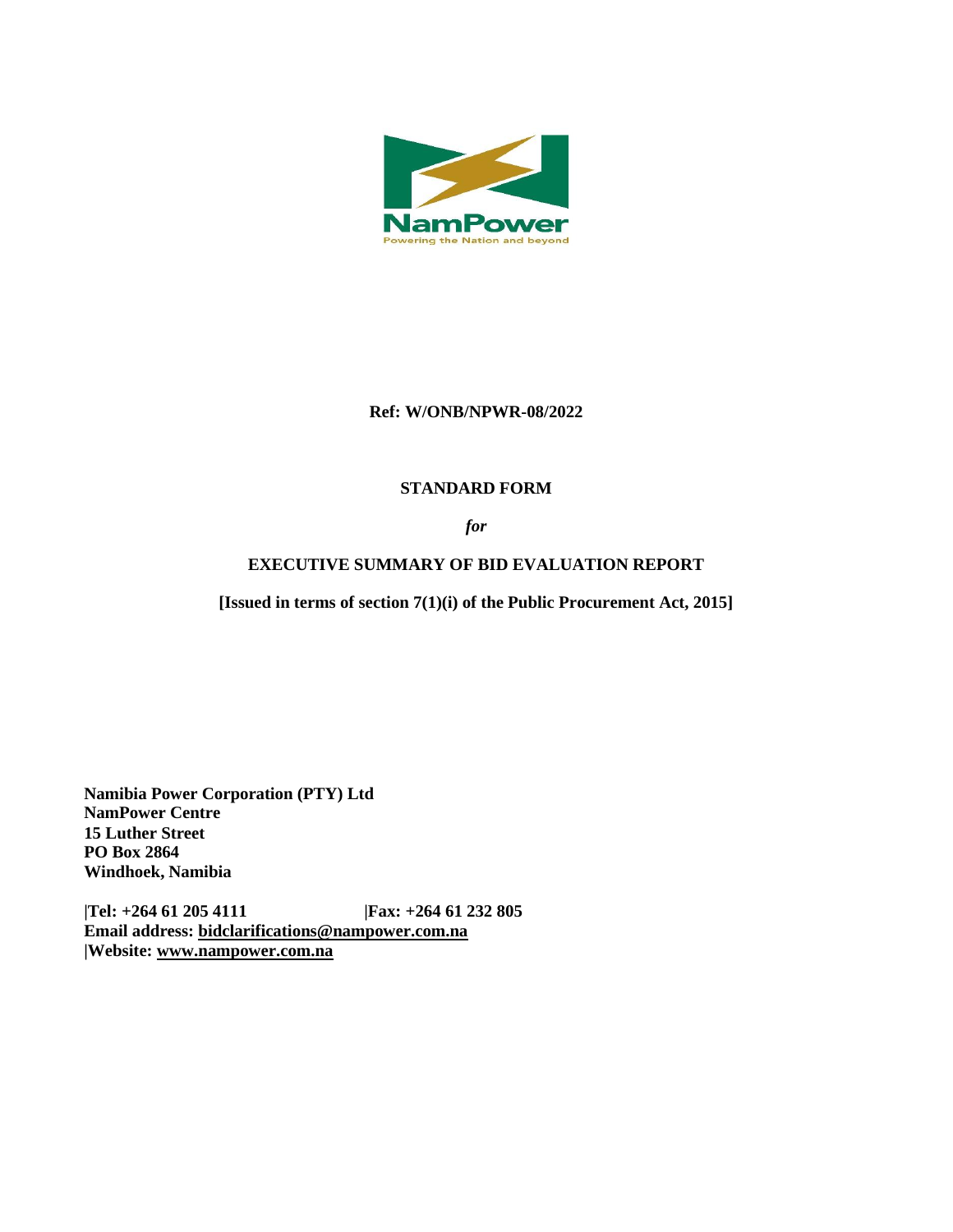#### **Executive Summary of Bid Evaluation Report**

### **Project Title**

#### **Reference number of procurement: W/ONB/NPWR-08/2022**

- 1. **Scope of Contract:** Additions and Alterations to the Existing Office Block at Tamarisk Transmission Station for NamPower
- 2. **Procurement method used:** Open National Bidding
- 3. **Date of Invitation of Bids**: 17 September 2021
- 4. **Closing date for submission of bids:** 22 October 2021
- 5. **Date and place of opening of bids:** 08 November 2021 , Omusati Boardroom, 4th Floor, NPC
- 6. **Number of bids received by closing date:** 7
- **7. Responsiveness of bids:**

| <b>Bidder's Name</b>        | <b>Pricing at Bid</b><br><b>Opening N\$</b> | <b>Responsive or</b><br>not<br>responsive<br>(Yes/No) | Reasons why bid is not responsive                                              |  |  |
|-----------------------------|---------------------------------------------|-------------------------------------------------------|--------------------------------------------------------------------------------|--|--|
| Mind Focus Investments CC   | 1 062 843.00                                | Yes                                                   |                                                                                |  |  |
| Onghushe Investments CC     | 866 534.20                                  | Yes                                                   |                                                                                |  |  |
| Lexson Trading CC           | 1 030.167.00                                | Yes                                                   |                                                                                |  |  |
| <b>NBT Quality Services</b> | 569 942.67                                  | Yes                                                   |                                                                                |  |  |
| <b>ETS</b> Investments CC   | 704 170.82                                  | N <sub>0</sub>                                        | provide a<br>Detailed<br>Did<br>not<br>$\bullet$<br>Proposed Project Programme |  |  |
| Ndelas Investment CC        | 496 990.00                                  | N <sub>0</sub>                                        | Did not provide the SHEW<br>Management Plan                                    |  |  |
| Precision Construction CC   | 961 173.60                                  | N <sub>0</sub>                                        | Did not provide a bank rating only<br>the letter of intent                     |  |  |

8. Price comparison for bids that are substantially responsive: 4

| <b>Name</b>    |         | A. Price at Bid<br><b>Opening N\$</b> | <b>B.</b> Bid Price<br>after<br>corrections<br><b>Including</b><br>contingencies | C. price after<br><b>Adjustments</b><br><b>N\$</b> | D. Price after<br><b>Margin of</b><br>Preference [If<br><i>applicable]</i> | Rank |
|----------------|---------|---------------------------------------|----------------------------------------------------------------------------------|----------------------------------------------------|----------------------------------------------------------------------------|------|
|                |         |                                       |                                                                                  |                                                    |                                                                            |      |
| <b>NBT</b>     | Quality | 569 942.67                            |                                                                                  |                                                    |                                                                            |      |
| Services       |         |                                       |                                                                                  |                                                    |                                                                            |      |
| Onghushe       |         | 866 534.20                            | 751 719.00                                                                       |                                                    |                                                                            |      |
| Investments CC |         |                                       |                                                                                  |                                                    |                                                                            |      |